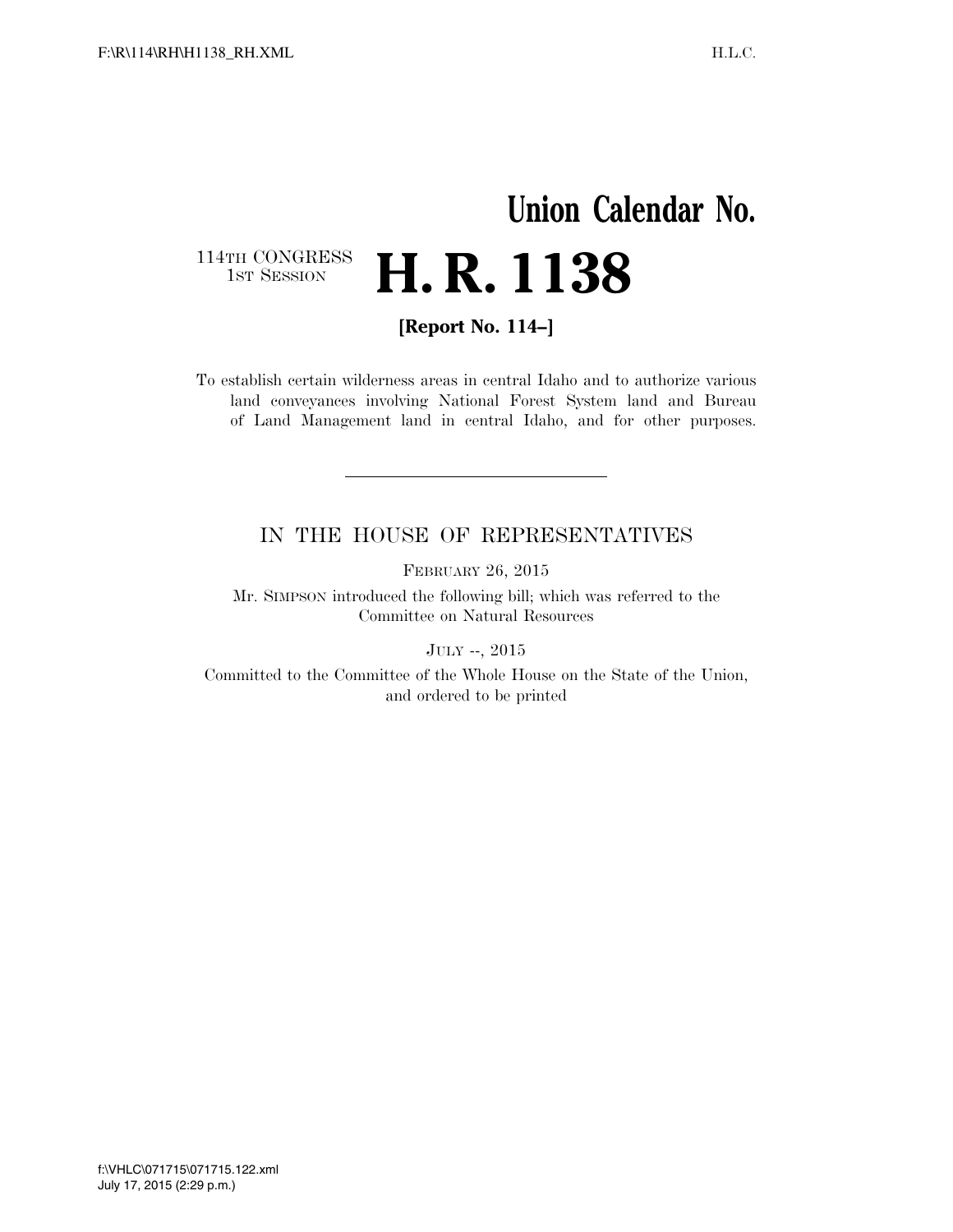# **A BILL**

To establish certain wilderness areas in central Idaho and to authorize various land conveyances involving National Forest System land and Bureau of Land Management land in central Idaho, and for other purposes.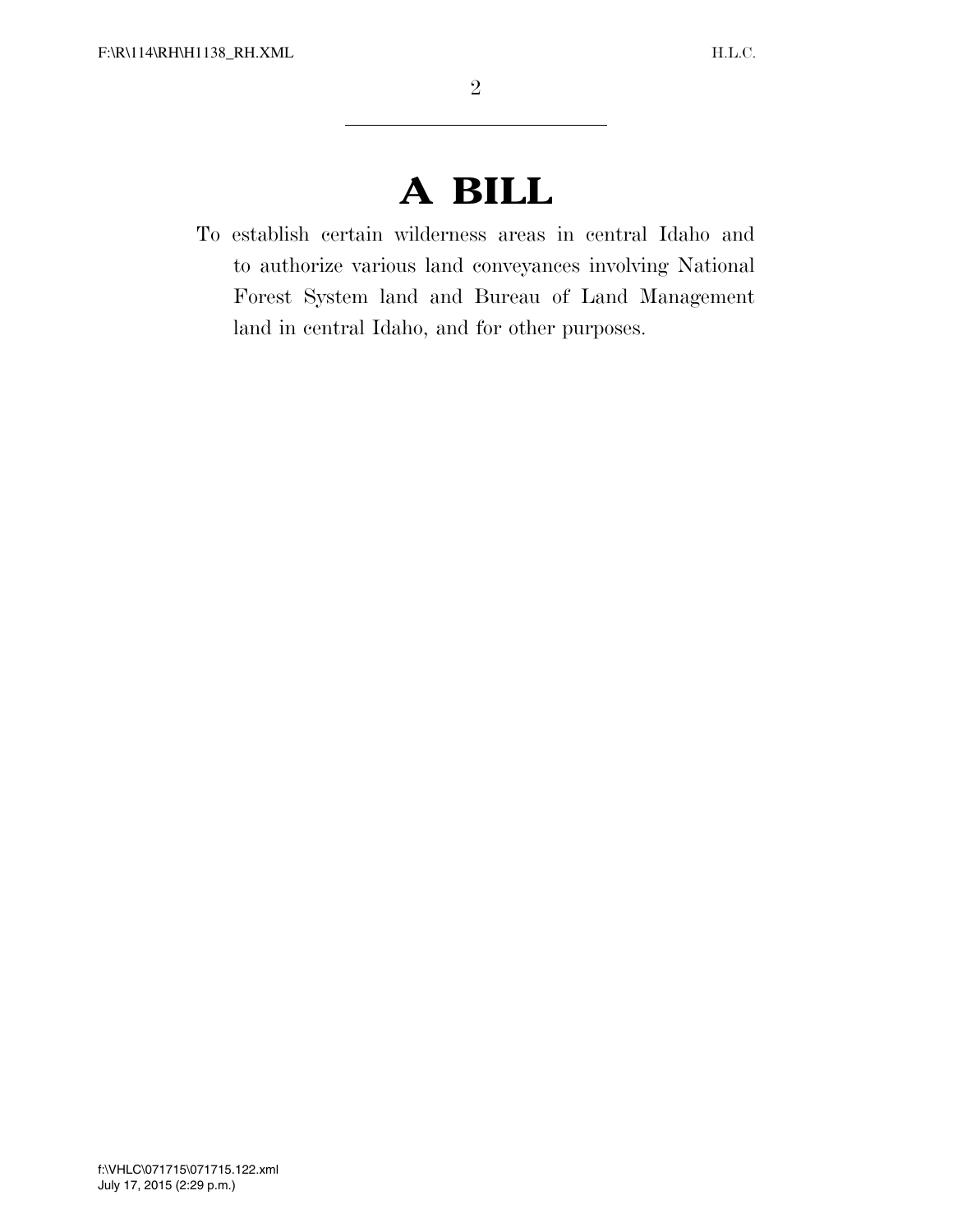1 *Be it enacted by the Senate and House of Representa-*

2 *tives of the United States of America in Congress assembled,* 

#### 3 **SECTION 1. SHORT TITLE; TABLE OF CONTENTS.**

- 4 (a) SHORT TITLE.—This Act may be cited as the
- 5 ''Sawtooth National Recreation Area and Jerry Peak Wil-
- 6 derness Additions Act''.
- 7 (b) TABLE OF CONTENTS.—The table of contents for

#### 8 this Act is as follows:

Sec. 1. Short title; table of contents. Sec. 2. Definitions.

#### TITLE I—WILDERNESS DESIGNATIONS

- Sec. 101. Additions to National Wilderness Preservation System in the State of Idaho.
- Sec. 102. Administration.
- Sec. 103. Water rights.
- Sec. 104. Military overflights.
- Sec. 105. Adjacent management.
- Sec. 106. Native American cultural and religious uses.
- Sec. 107. Acquisition of land and interests in land.
- Sec. 108. Wilderness review.

#### TITLE II—LAND CONVEYANCES FOR PUBLIC PURPOSES

- Sec. 201. Short title.
- Sec. 202. Blaine County, Idaho.
- Sec. 203. Custer County, Idaho.
- Sec. 204. City of Challis, Idaho.
- Sec. 205. City of Clayton, Idaho.
- Sec. 206. City of Stanley, Idaho.
- Sec. 207. Terms and conditions of permits or land conveyances.

### 9 **SEC. 2. DEFINITIONS.**

- 10 In this Act:
- 11 (1) SECRETARY.—The term ''Secretary''
- 12 means—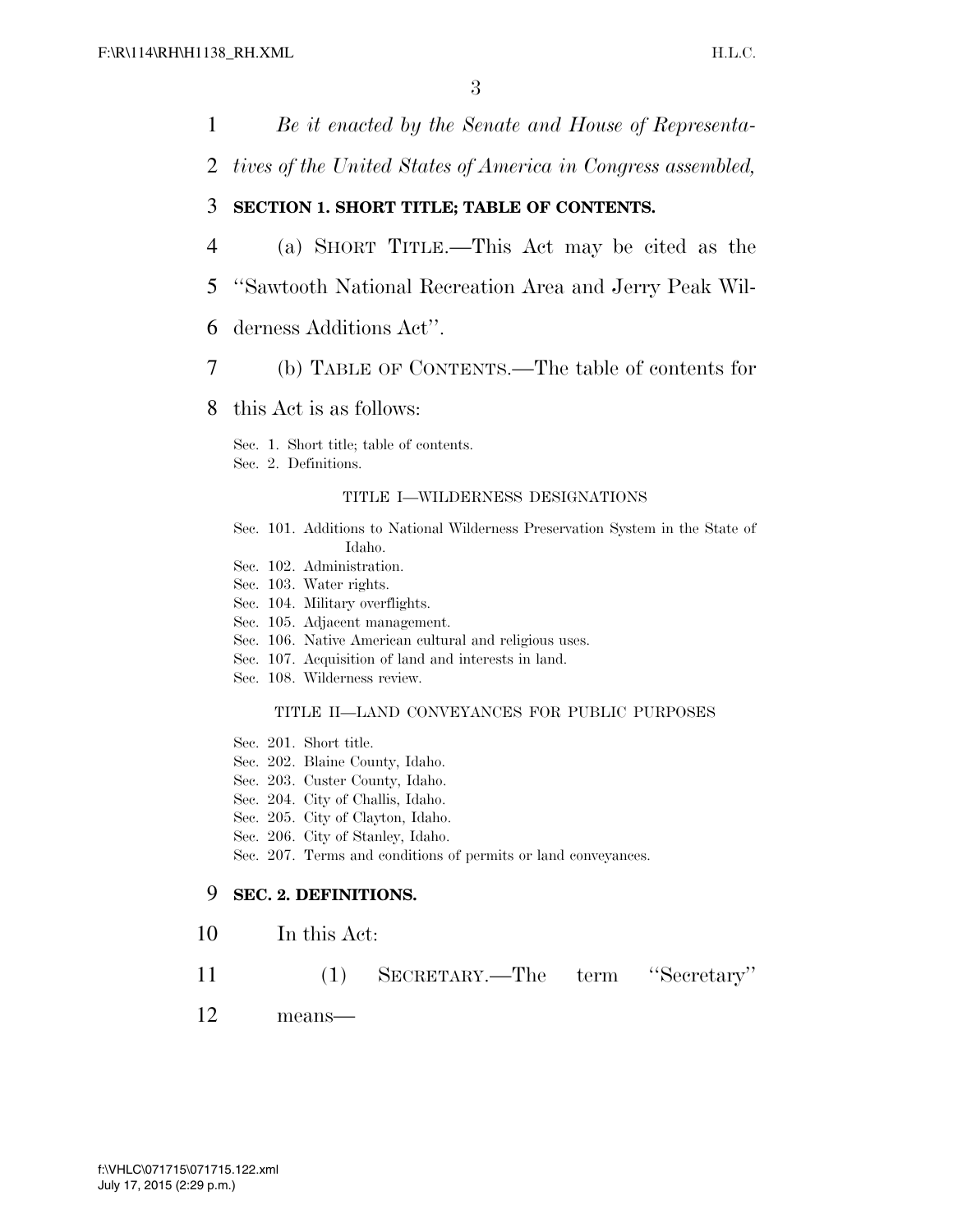| $\mathbf{1}$   | (A) the Secretary of Agriculture, with re-               |
|----------------|----------------------------------------------------------|
| $\overline{2}$ | spect to land administered by the Forest Serv-           |
| 3              | ice; or                                                  |
| $\overline{4}$ | (B) the Secretary of the Interior, with re-              |
| 5              | spect to land administered by the Bureau of              |
| 6              | Land Management.                                         |
| 7              | (2) WILDERNESS AREA.—The term "wilderness                |
| 8              | area" means any of the areas designated as a com-        |
| 9              | ponent of the National Wilderness Preservation Sys-      |
| 10             | tem by section 101.                                      |
| 11             | <b>TITLE I-WILDERNESS</b>                                |
| 12             | <b>DESIGNATIONS</b>                                      |
|                |                                                          |
| 13             | SEC. 101. ADDITIONS TO NATIONAL WILDERNESS PRESER-       |
| 14             | VATION SYSTEM IN THE STATE OF IDAHO.                     |
| 15             | (a) HEMINGWAY-BOULDERS WILDERNESS.—In ac-                |
| 16             | cordance with the Wilderness Act (16 U.S.C. 1131 et      |
| 17             | seq.), certain Federal lands in the Sawtooth and Challis |
| 18             | National Forests in the State of Idaho, comprising ap-   |
| 19             | proximately 67,998 acres, as generally depicted on the   |
| 20             | map entitled "Hemingway/Boulders Wilderness Area-Pro-    |
| 21             | posed" and dated February 25, 2015, are designated as    |
| 22             | wilderness and as a component of the National Wilderness |
| 23             | Preservation System, which shall be known as the "Hem-   |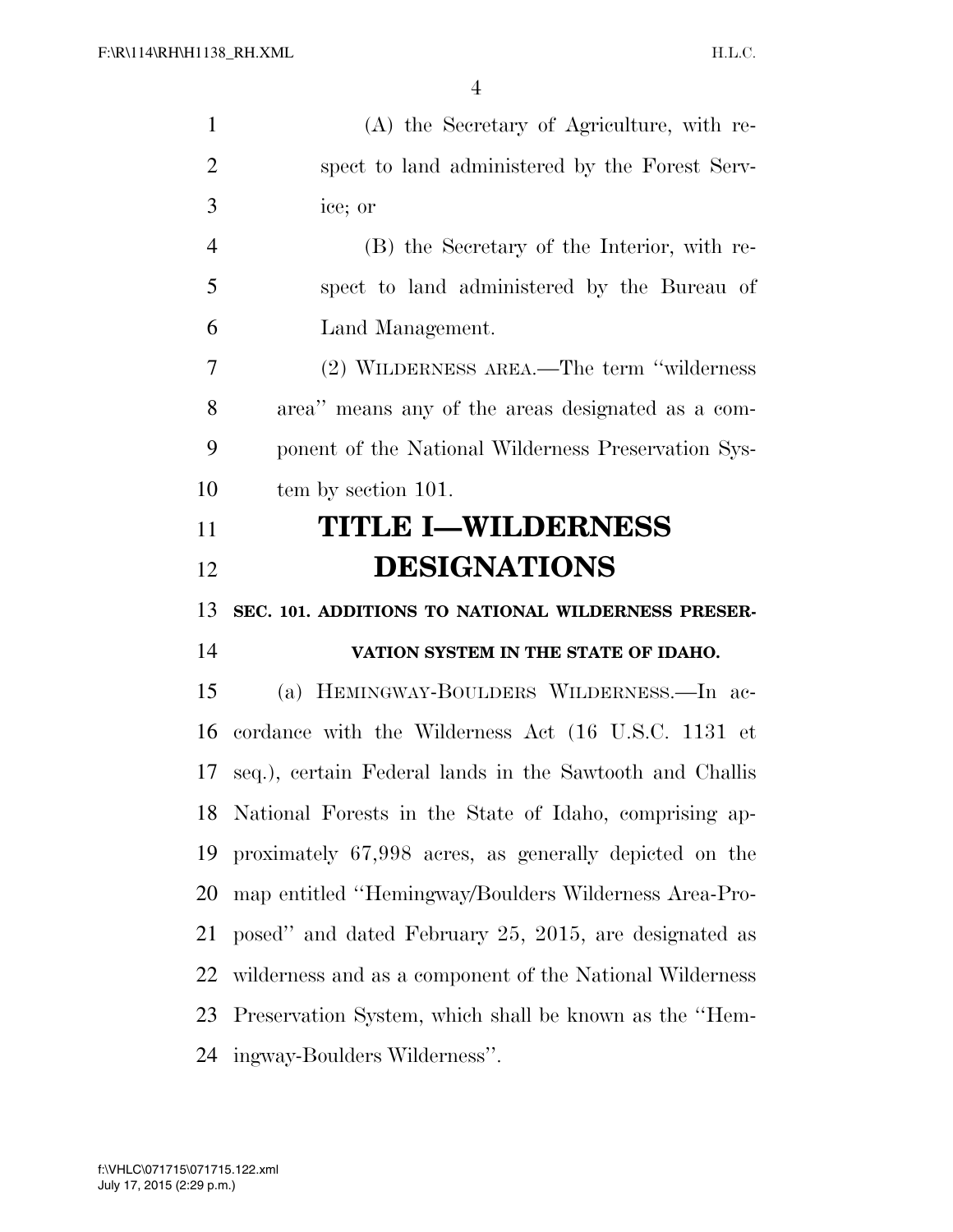(b) WHITE CLOUDS WILDERNESS.—In accordance with the Wilderness Act (16 U.S.C. 1131 et seq.), certain Federal lands in the Sawtooth and Challis National For- ests in the State of Idaho, comprising approximately 90,769 acres, as generally depicted on the map entitled ''White Clouds Wilderness Area-Proposed'' and dated March 13, 2014, are designated as wilderness and as a component of the National Wilderness Preservation Sys- tem, which shall be known as the ''White Clouds Wilder-ness''.

 (c) JIM MCCLURE-JERRY PEAK WILDERNESS.—In accordance with the Wilderness Act (16 U.S.C. 1131 et seq.), certain Federal lands in the Challis National Forest and Challis District of the Bureau of Land Management in the State of Idaho, comprising approximately 116,898 acres, as generally depicted on the map entitled ''Jim McClure-Jerry Peak Wilderness'' and dated February 21, 2015, are designated as wilderness and as a component of the National Wilderness Preservation System, which shall be known as the ''Jim McClure-Jerry Peak Wilder-ness''.

22 (d) MAPS AND LEGAL DESCRIPTIONS.—

 (1) IN GENERAL.—As soon as practicable after the date of enactment of this Act, the Secretary shall submit to the Committee on Energy and Nat-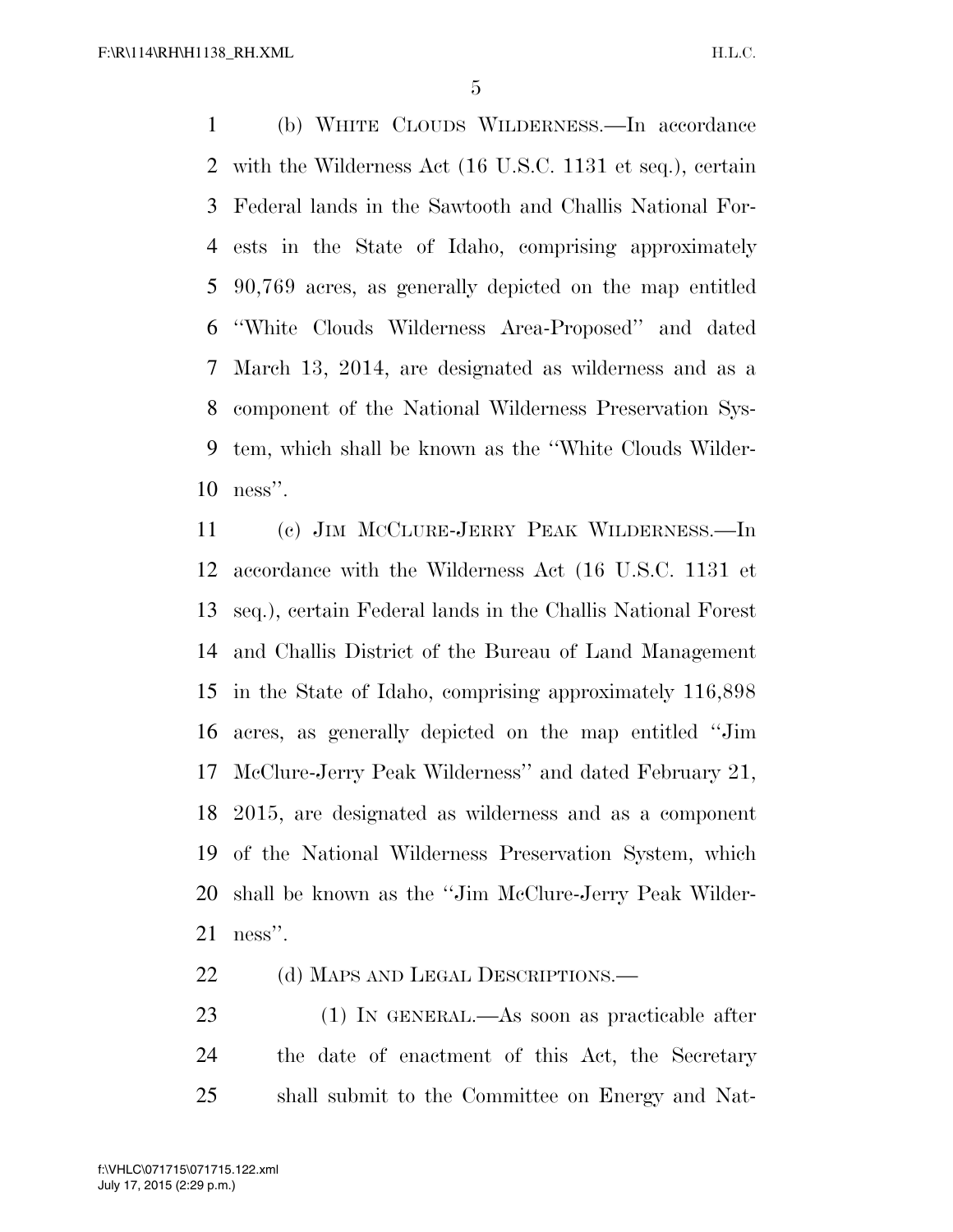ural Resources of the Senate and the Committee on Natural Resources of the House of Representatives a map and legal description for each wilderness area. (2) EFFECT.—Each map and legal description submitted under paragraph (1) shall have the same force and effect as if included in this Act, except that the Secretary may correct minor errors in the map or legal description. (3) AVAILABILITY.—Each map and legal de- scription submitted under paragraph (1) shall be available in the appropriate offices of the Forest Service or the Bureau of Land Management. **SEC. 102. ADMINISTRATION.**  (a) IN GENERAL.—Subject to valid existing rights, each wilderness area shall be administered by the Sec- retary in accordance with the Wilderness Act (16 U.S.C. 1131 et seq.), except that— (1) any reference in that Act to the effective date shall be considered to be a reference to the date of enactment of this Act; and (2) with respect to wilderness areas that are ad- ministered by the Secretary of the Interior, any ref- erence in the Wilderness Act to the Secretary of Ag- riculture shall be considered to be a reference to the Secretary of the Interior.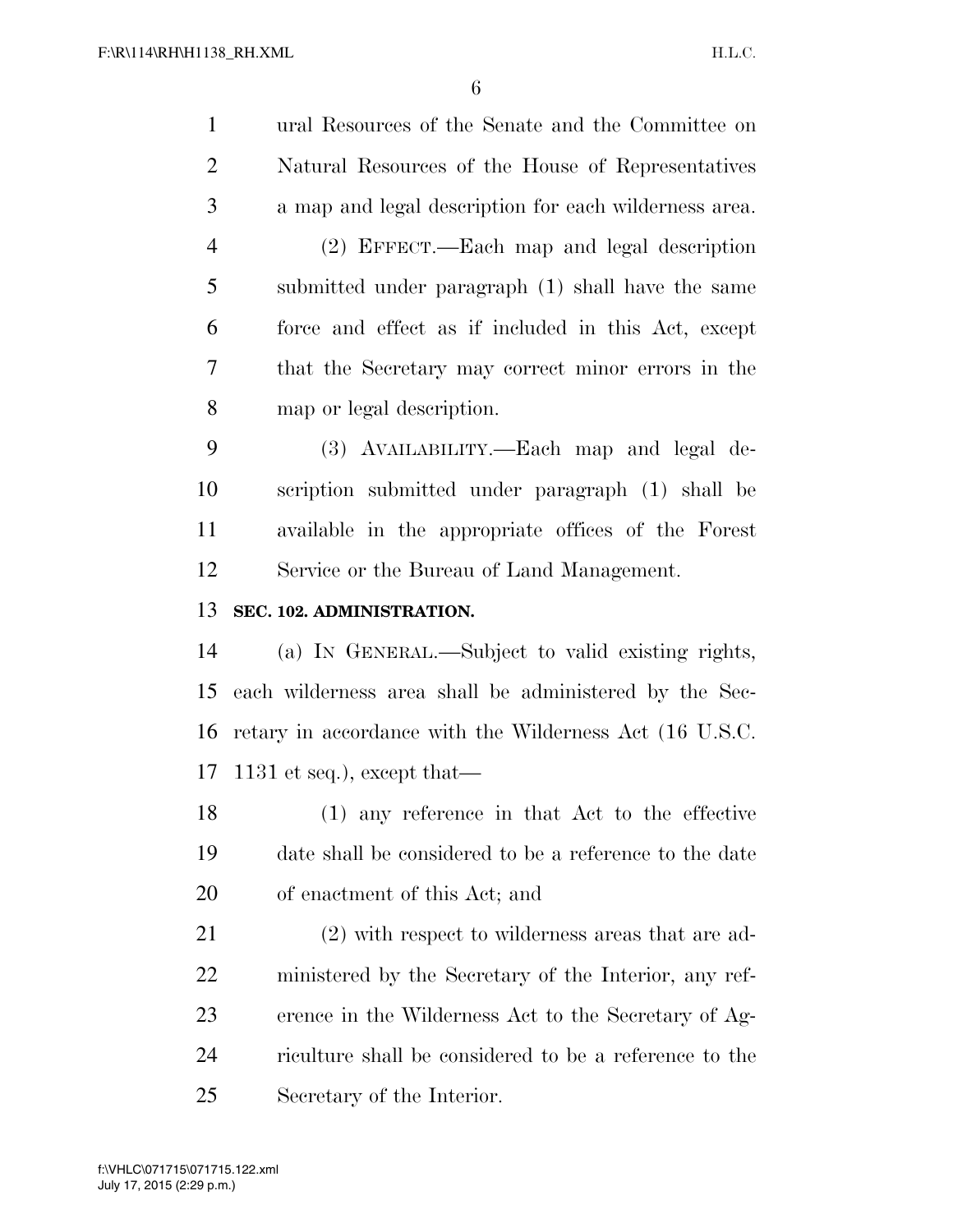(b) CONSISTENT INTERPRETATION.—The Secretary of Agriculture and the Secretary of the Interior shall seek to ensure that the wilderness areas are interpreted for the public as an overall complex linked by—

- (1) common location in the Boulder-White Cloud Mountains; and
- (2) common identity with the natural and cul- tural history of the State of Idaho and the Native American and pioneer heritage of the State.

 (c) COMPREHENSIVE WILDERNESS MANAGEMENT PLAN.—Not later than 3 years after the date of enactment of this Act, the Secretary of Agriculture and the Secretary of the Interior shall collaboratively develop wilderness management plans for the wilderness areas.

 (d) FIRE, INSECTS, AND DISEASE.—Within the wil- derness areas, the Secretary may take such measures as the Secretary determines to be necessary for the control of fire, insects, and disease in accordance with section  $4(d)(1)$  of the Wilderness Act  $(16 \text{ U.S.C. } 1131(d)(1)).$ 

20 (e) LIVESTOCK.—

21 (1) IN GENERAL.—Within the wilderness areas, the grazing of livestock in which grazing is estab- lished before the date of enactment of this Act shall be allowed to continue, subject to such reasonable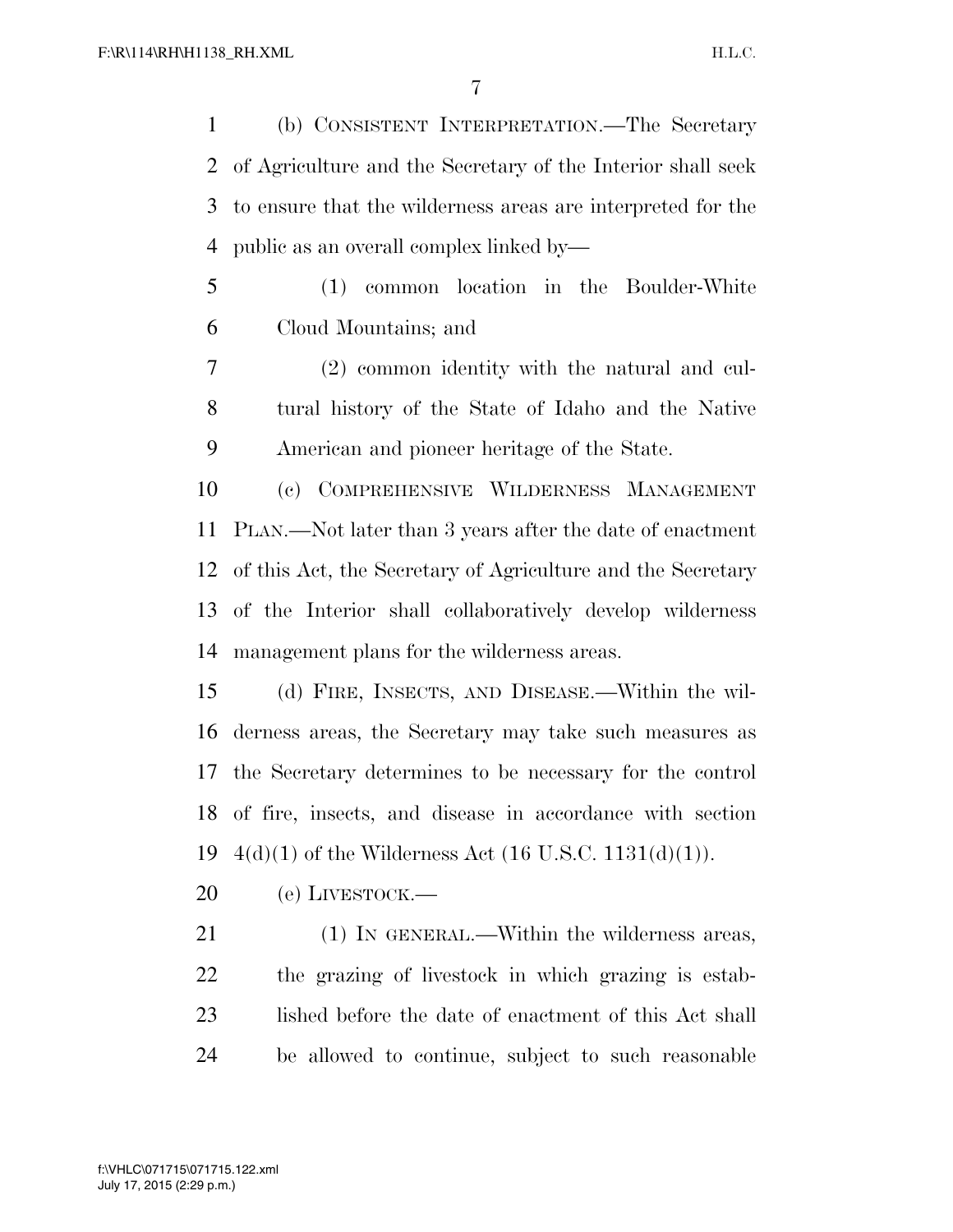| $\mathbf{1}$   | regulations, policies, and practices as the Secretary |
|----------------|-------------------------------------------------------|
| $\overline{2}$ | determines to be necessary, in accordance with—       |
| 3              | $(A)$ section $4(d)(4)$ of the Wilderness Act         |
| $\overline{4}$ | $(16 \text{ U.S.C. } 1131(d)(4));$                    |
| 5              | (B) with respect to wilderness areas ad-              |
| 6              | ministered by the Secretary of Agriculture, the       |
| 7              | guidelines described in House Report 96–617 of        |
| 8              | the 96th Congress; and                                |
| 9              | (C) with respect to wilderness areas ad-              |
| 10             | ministered by the Secretary of the Interior, the      |
| 11             | guidelines described in appendix A of House           |
| 12             | Report 101–405 of the 101st Congress.                 |
| 13             | (2) DONATION OF GRAZING PERMITS<br><b>AND</b>         |
| 14             | LEASES.                                               |
| 15             | (A) ACCEPTANCE BY SECRETARY.—                         |
| 16             | (i) IN GENERAL.—The Secretary shall                   |
| 17             | accept the donation of any valid existing             |
| 18             | leases or permits authorizing grazing on              |
| 19             | public land or National Forest System                 |
| 20             | land, all or a portion of which are within            |
| 21             | the area depicted as the "Boulder White"              |
| 22             | Clouds Grazing Area" on the map entitled              |
| 23             | "Boulder White Clouds Grazing Area                    |
| 24             | Map" and dated January 27, 2010.                      |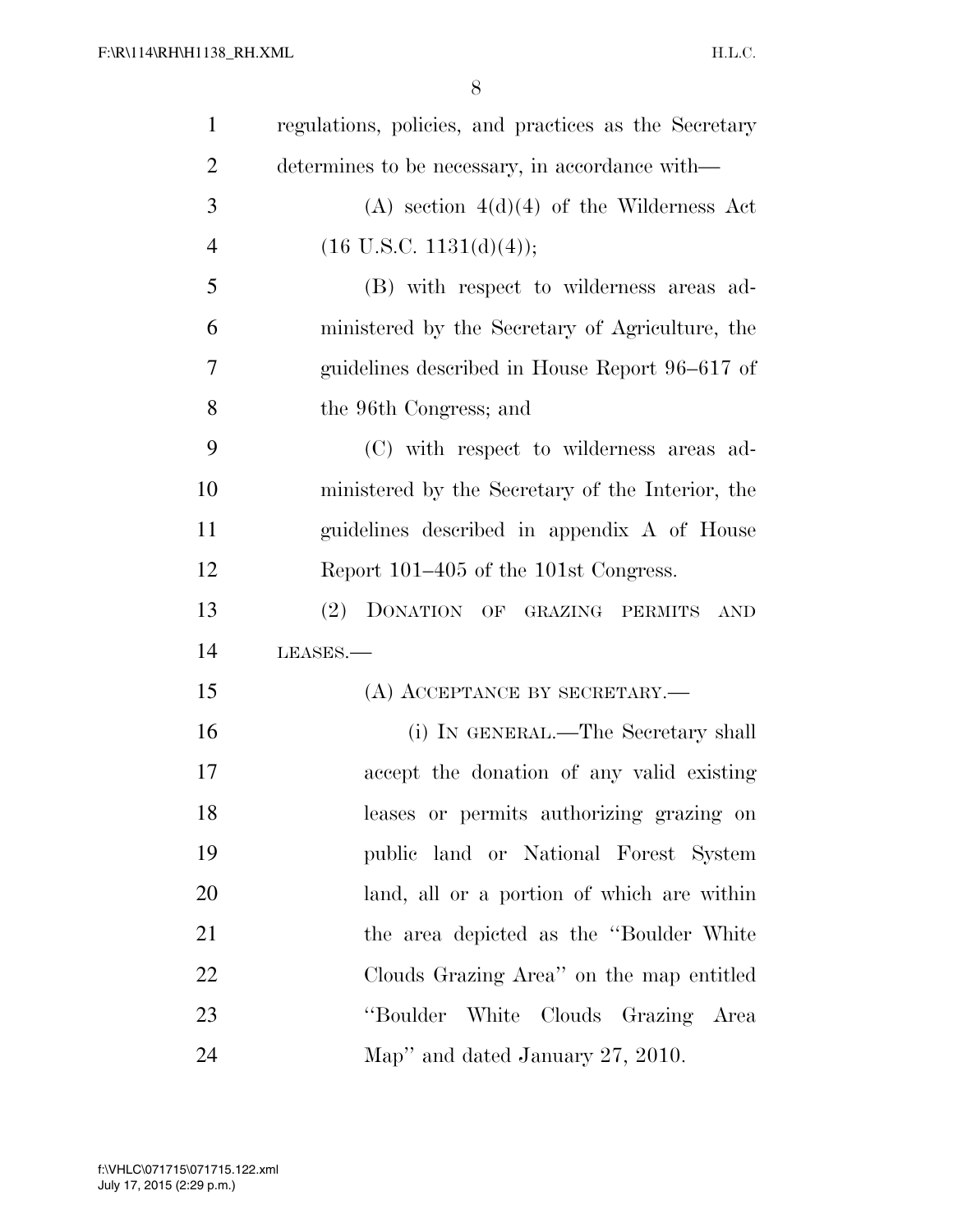| $\mathbf{1}$   | (ii) PARTIAL DONATION.—A person              |
|----------------|----------------------------------------------|
| $\overline{2}$ | holding a valid grazing permit or lease for  |
| 3              | a grazing allotment partially within the     |
| $\overline{4}$ | area described in clause (i) may elect to    |
| 5              | donate only the portion of the grazing per-  |
| 6              | mit or lease that is within the area.        |
| 7              | (B) TERMINATION.—With respect to each        |
| 8              | permit or lease donated under subparagraph   |
| 9              | $(A)$ , the Secretary shall—                 |
| 10             | (i) terminate the grazing permit or          |
| 11             | lease or portion of the permit or lease; and |
| 12             | (ii) except as provided in subpara-          |
| 13             | $graph (C)$ , ensure a permanent end to      |
| 14             | grazing on the land covered by the permit    |
| 15             | or lease or portion of the permit or lease.  |
| 16             | (C) COMMON ALLOTMENTS.-                      |
| 17             | (i) IN GENERAL.—If the land covered          |
| 18             | by a permit or lease donated under sub-      |
| 19             | paragraph $(A)$ is also covered by another   |
| 20             | valid grazing permit or lease that is not    |
| 21             | donated, the Secretary shall reduce the au-  |
| 22             | thorized level on the land covered by the    |
| 23             | permit or lease to reflect the donation of   |
| 24             | the permit or lease under subparagraph       |
| 25             | (A).                                         |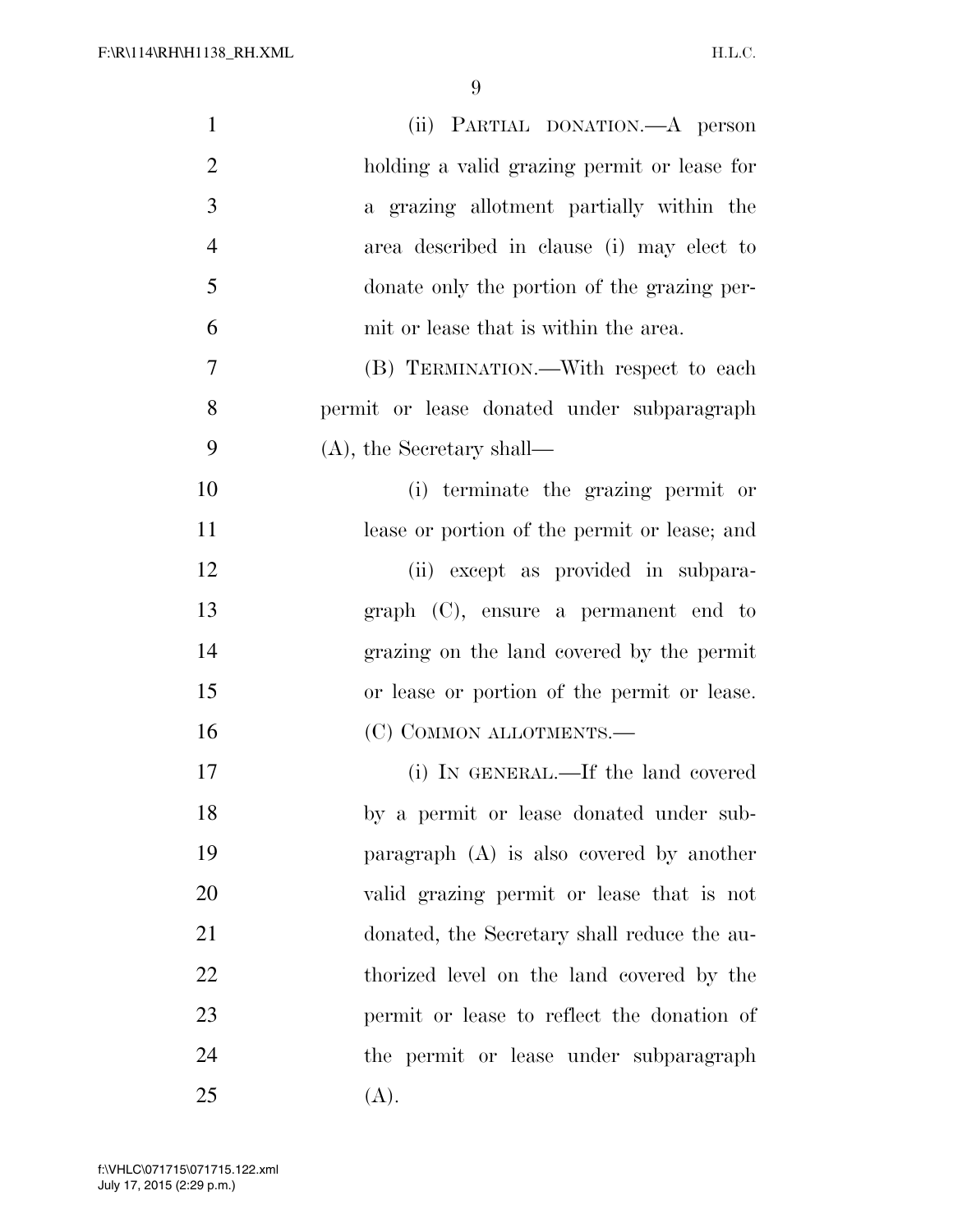F:\R\114\RH\H1138\_RH.XML

| $\mathbf{1}$   | (ii) AUTHORIZED LEVEL.—To ensure                             |
|----------------|--------------------------------------------------------------|
| $\overline{2}$ | that there is a permanent reduction in the                   |
| 3              | level of grazing on the land covered by the                  |
| $\overline{4}$ | permit or lease donated under subpara-                       |
| 5              | graph (A), the Secretary shall not allow                     |
| 6              | grazing use to exceed the authorized level                   |
| $\overline{7}$ | established under clause (i).                                |
| 8              | (D) PARTIAL DONATION.—If a person                            |
| 9              | holding a valid grazing permit or lease donates              |
| 10             | less than the full amount of grazing use author-             |
| 11             | ized under the permit or lease, the Secretary                |
| 12             | shall—                                                       |
| 13             | (i) reduce the authorized grazing level                      |
| 14             | to reflect the donation; and                                 |
| 15             | (ii) modify the permit or lease to re-                       |
| 16             | flect the revised level or area of use.                      |
| 17             | (f) OUTFITTING AND GUIDE ACTIVITIES.—In accord-              |
| 18             | ance with section $4(d)(5)$ of the Wilderness Act (16 U.S.C. |
| 19             | $1133(d)(5)$ , commercial services (including authorized     |
| 20             | outfitting and guide activities) within the wilderness areas |
| 21             | are authorized to the extent necessary for activities which  |
| 22             | are proper for realizing the recreational or other wilder-   |
|                |                                                              |
| 23             | ness purposes of the wilderness areas.                       |

fects the jurisdiction of the State of Idaho with respect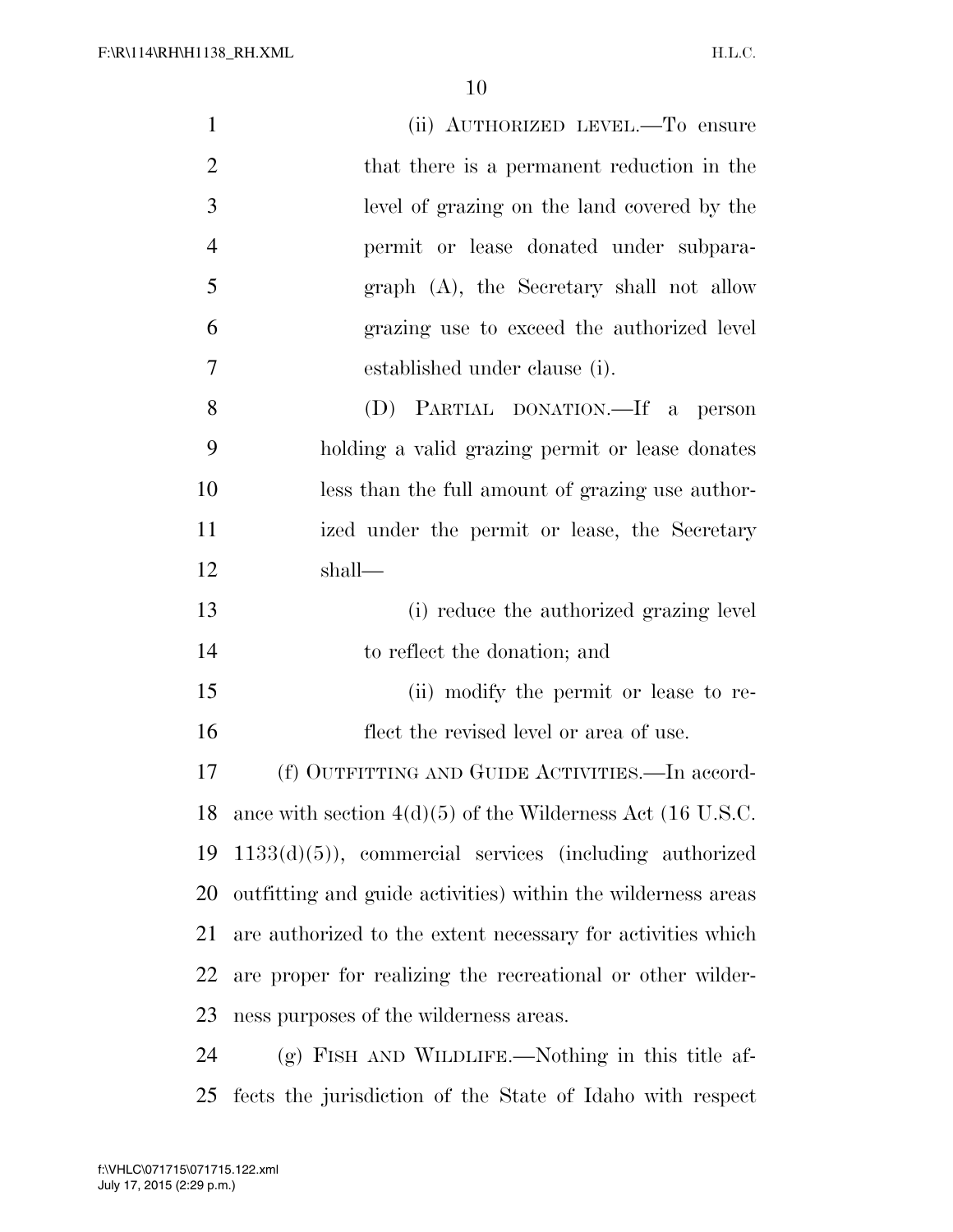to the management of fish and wildlife on public land in the State, including the regulation of hunting, fishing, and trapping within the wilderness areas.

 (h) ACCESS.—In accordance with section 5(a) of the Wilderness Act (16 U.S.C. 1134(a)), the Secretary shall provide the owner of State or private property within the boundary of a wilderness area adequate access to the prop-erty.

**SEC. 103. WATER RIGHTS.** 

 (a) STATUTORY CONSTRUCTION.—Nothing in this title—

 (1) shall constitute either an express or implied reservation by the United States of any water rights with respect to the wilderness areas designated by section 101;

(2) affects any water rights—

 (A) in the State of Idaho existing on the date of enactment of this Act, including any water rights held by the United States; or

 (B) decreed in the Snake River Basin Ad- judication, including any stipulation approved by the court in such adjudication between the United States and the State of Idaho with re-spect to such water rights; or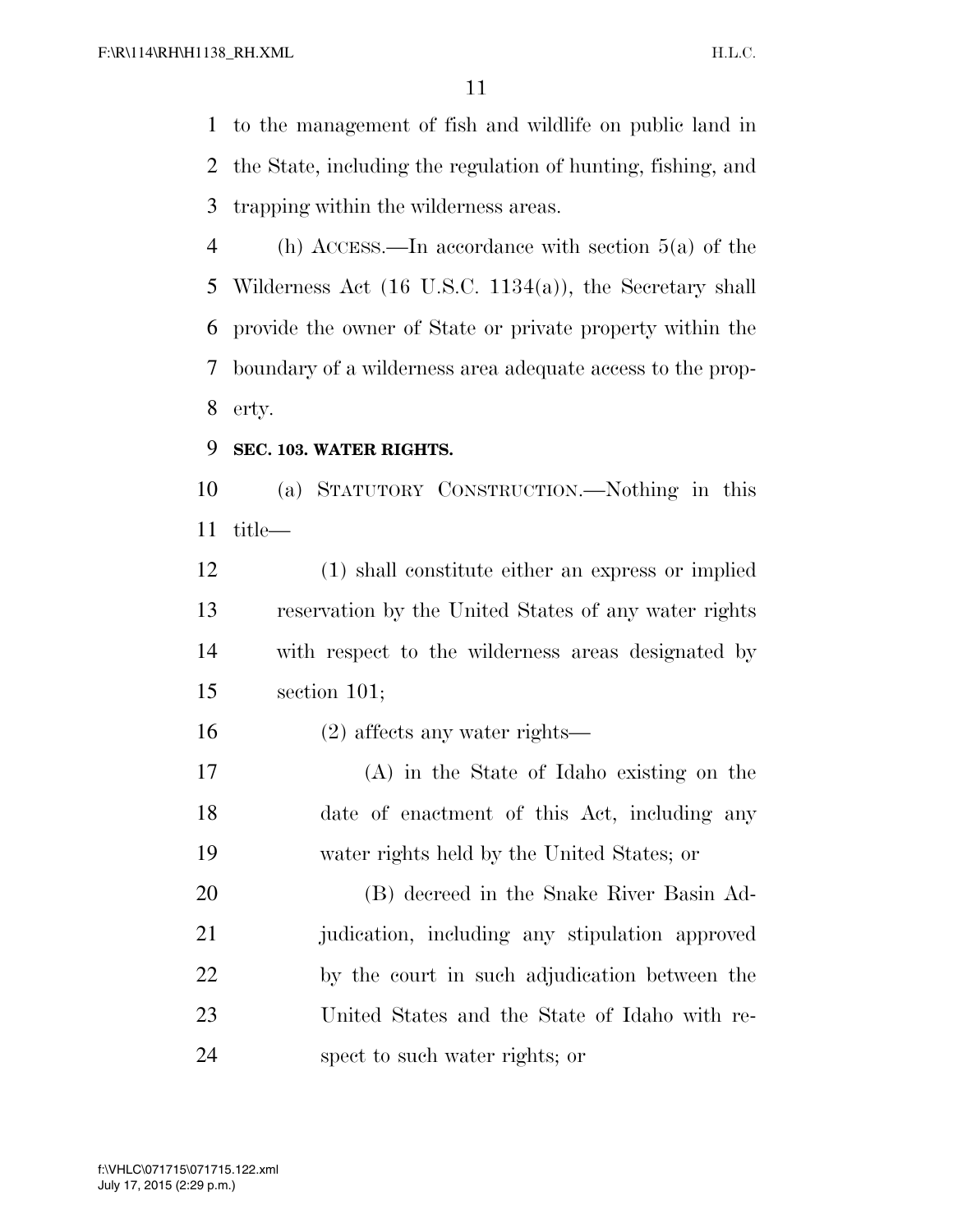| $(3)(A)$ establishes a precedent with regard to |
|-------------------------------------------------|
| any future wilderness designations; or          |

 (B) limits, alters, modifies, or amends section 9 of the Sawtooth National Recreation Area Act (16 U.S.C. 460aa–8).

(b) NEW PROJECTS.—

 (1) PROHIBITION.—Except as otherwise pro- vided in this Act, on and after the date of the enact- ment of this Act, neither the President nor any other officer, employee, or agent of the United States shall fund, assist, authorize, or issue a license or permit for the development of any new water re- source facility inside any of the wilderness areas des-ignated by section 101.

 (2) DEFINITION.—In this subsection, the term ''water resource facility'' means irrigation and pumping facilities, reservoirs, water conservation works, aqueducts, canals, ditches, pipelines, wells, hydropower projects, and transmission and other an- cillary facilities, and other water diversion, storage, and carriage structures.

### **SEC. 104. MILITARY OVERFLIGHTS.**

Nothing in this title restricts or precludes—

 (1) low-level overflights of military aircraft over the wilderness areas, including military overflights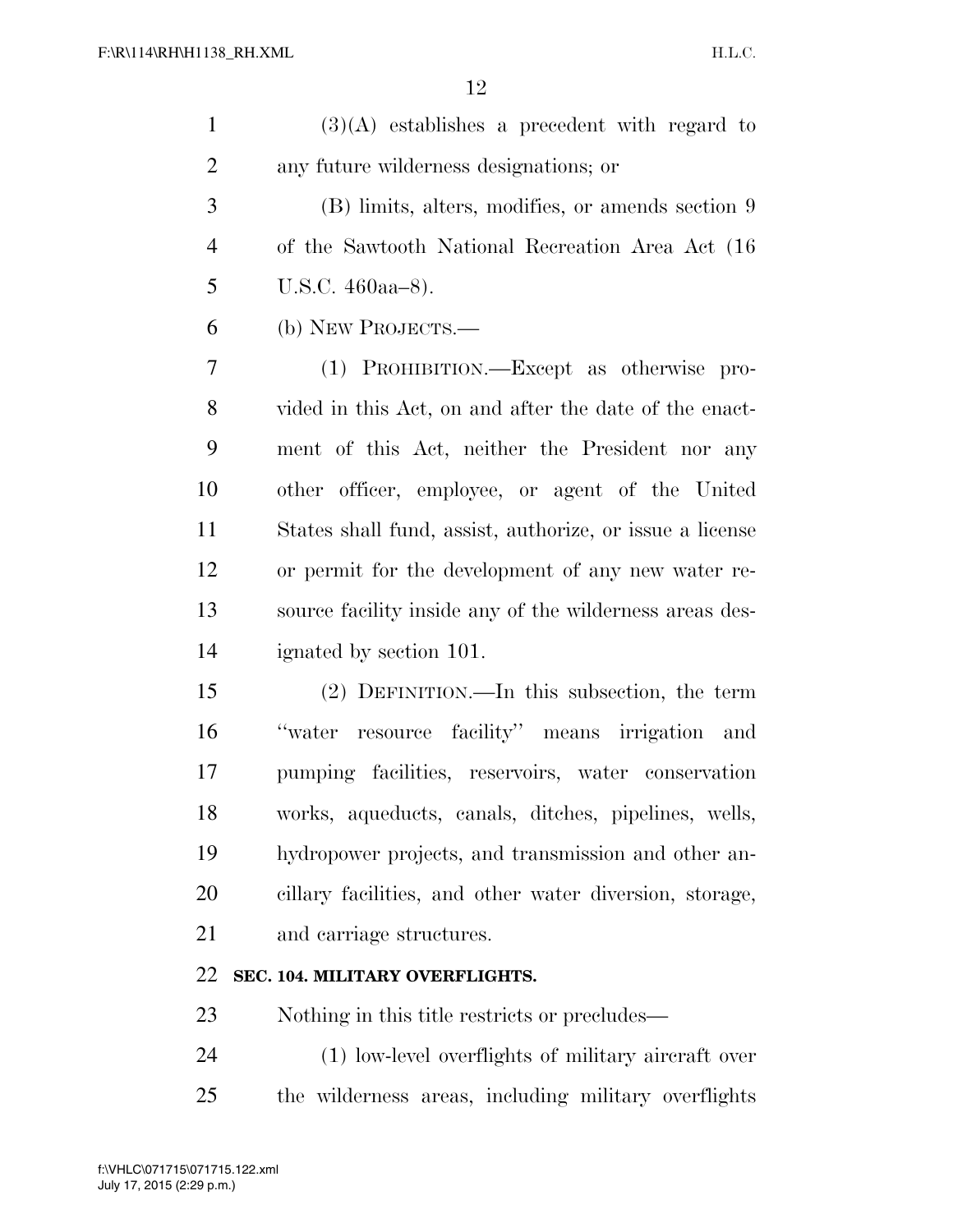|          |  |  |  | 1 that can be seen or heard within the wilderness |
|----------|--|--|--|---------------------------------------------------|
| 2 areas; |  |  |  |                                                   |

- (2) flight testing and evaluation; or
- (3) the designation or creation of new units of special use airspace, or the establishment of military flight training routes, over the wilderness areas.

#### **SEC. 105. ADJACENT MANAGEMENT.**

 (a) IN GENERAL.—Nothing in this title creates a pro- tective perimeter or buffer zone around a wilderness area. (b) ACTIVITIES OUTSIDE WILDERNESS AREA.—The fact that an activity or use on land outside a wilderness area can be seen or heard within the wilderness area shall not preclude the activity or use outside the boundary of the wilderness area.

# **SEC. 106. NATIVE AMERICAN CULTURAL AND RELIGIOUS USES.**

 Nothing in this title diminishes the treaty rights of any Indian tribe.

#### **SEC. 107. ACQUISITION OF LAND AND INTERESTS IN LAND.**

- (a) ACQUISITION.—
- (1) IN GENERAL.—The Secretary may acquire any land or interest in land within the boundaries of the wilderness areas by donation, exchange, or pur-chase from a willing seller.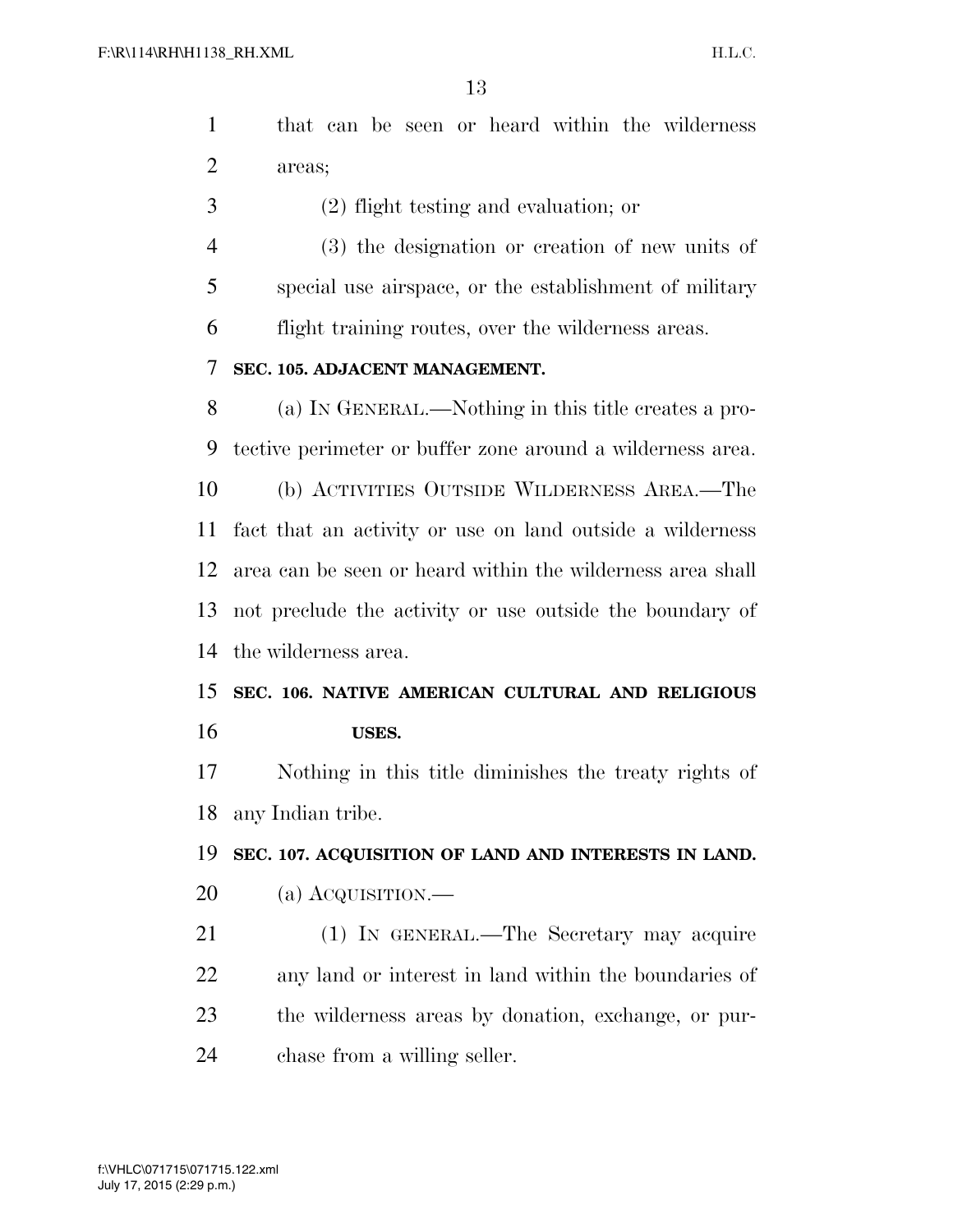(2) LAND EXCHANGE.—Not later than 3 years after the date of enactment of this Act, the Sec- retary shall seek to complete an exchange for State land located within the boundaries of the wilderness areas designated by this title.

 (b) INCORPORATION IN WILDERNESS AREA.—Any land or interest in land located inside the boundary of a wilderness area that is acquired by the United States after the date of enactment of this Act shall be added to, and administered as part of the, wilderness area.

### **SEC. 108. WILDERNESS REVIEW.**

 (a) NATIONAL FOREST SYSTEM LAND.—Section 5 of Public Law 92–400 (16 U.S.C. 460aa–4) is repealed.

(b) PUBLIC LAND.—

 (1) FINDING.—Congress finds that, for pur- poses of section 603 of the Federal Land Policy and Management Act of 1976 (43 U.S.C. 1782), the public land administered by the Bureau of Land Management in the following wilderness study areas have been adequately studied for wilderness designa-21 tion:

- (A) Jerry Peak Wilderness Study Area. (B) Jerry Peak West Wilderness Study
- Area.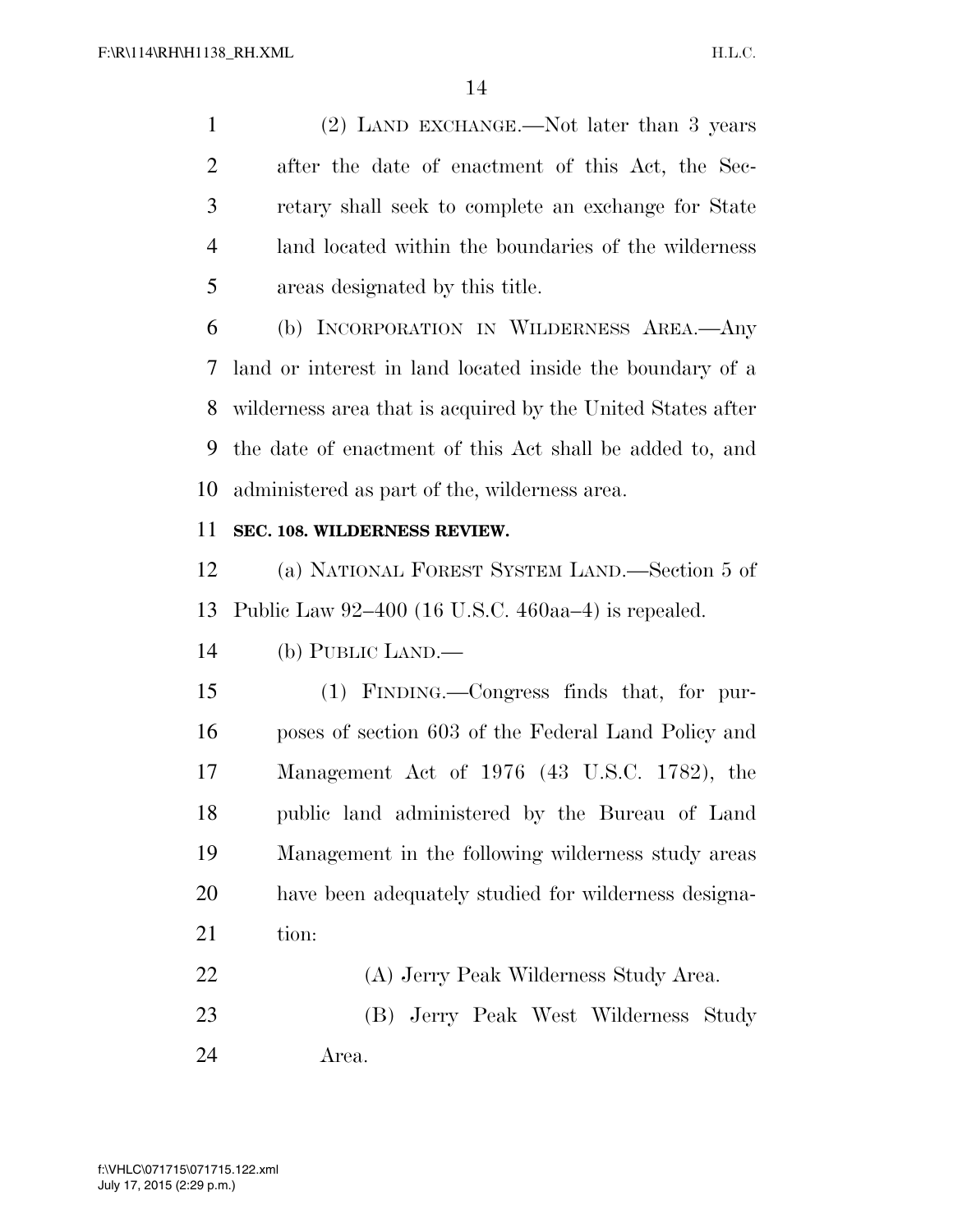| $\mathbf{1}$   | (C) Corral-Horse Basin Wilderness Study                     |
|----------------|-------------------------------------------------------------|
| $\overline{2}$ | Area.                                                       |
| 3              | (D) Boulder Creek Wilderness Study Area.                    |
| $\overline{4}$ | (2) RELEASE.—Any public land within the                     |
| 5              | areas described in paragraph (1) that is not des-           |
| 6              | ignated as wilderness by this title—                        |
| 7              | (A) shall not be subject to section $603(c)$                |
| 8              | of the Federal Land Policy and Management                   |
| 9              | Act of 1976 (43 U.S.C. 1782(c)); and                        |
| 10             | (B) shall be managed in accordance with                     |
| 11             | land management plans adopted under section                 |
| 12             | 202 of that Act (43 U.S.C. 1712).                           |
|                |                                                             |
| 13             | <b>TITLE II-LAND CONVEYANCES</b>                            |
| 14             | <b>FOR PUBLIC PURPOSES</b>                                  |
| 15             | SEC. 201. SHORT TITLE.                                      |
| 16             | This title may be cited as the "Central Idaho Eco-          |
| 17             | nomic Development and Recreation Act".                      |
| 18             | SEC. 202. BLAINE COUNTY, IDAHO.                             |
| 19             | The Secretary of Agriculture shall issue a special use      |
| 20             | permit or convey to Blaine County, Idaho, without consid-   |
| 21             | eration, not to exceed one acre of land for use as a school |
| 22             | bus turnaround, as generally depicted on the map entitled   |
| 23             | "Blaine County Conveyance—Eagle Creek Parcel—Pro-           |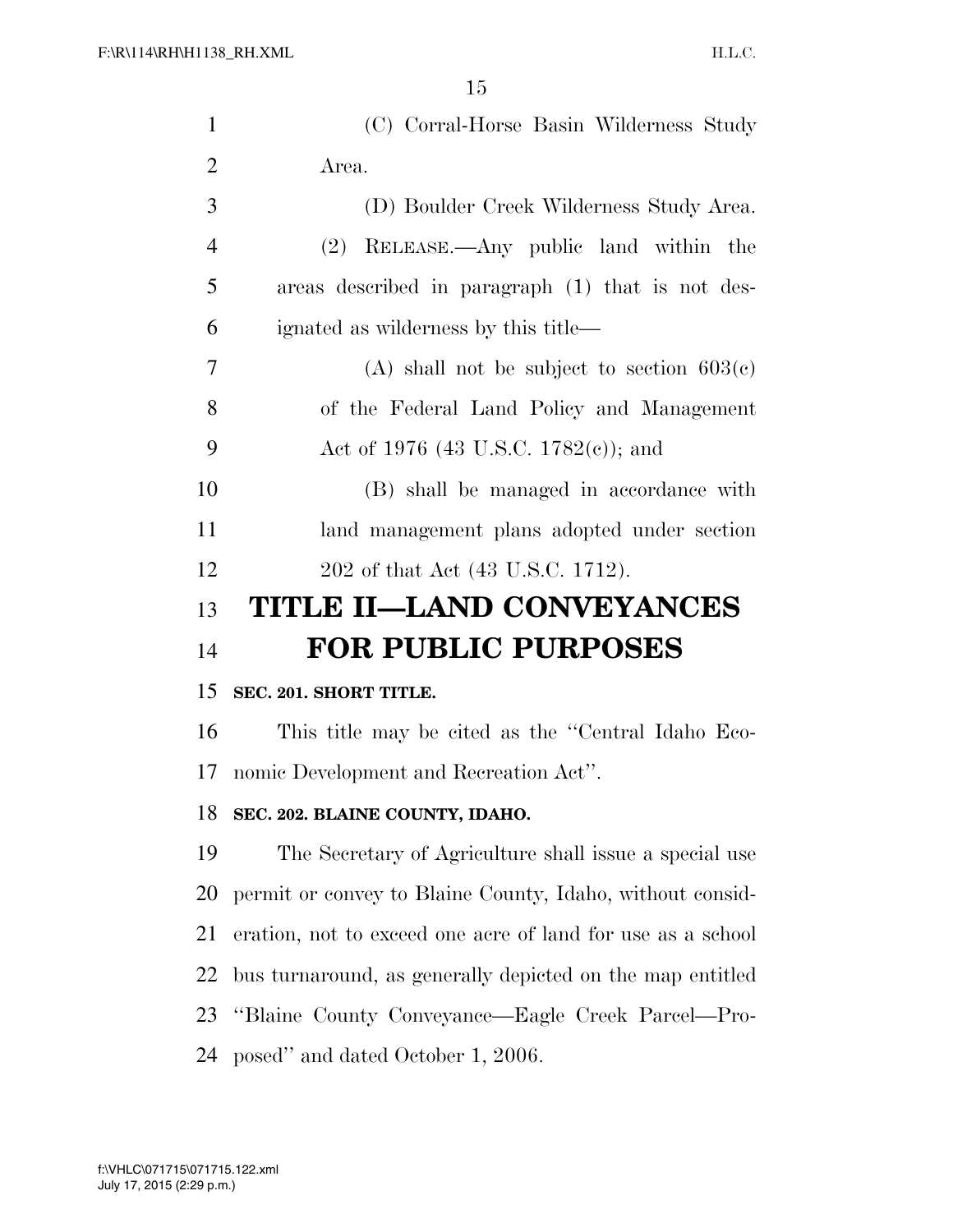#### **SEC. 203. CUSTER COUNTY, IDAHO.**

 (a) PARK AND CAMPGROUND.—The Secretary of the Interior shall convey to Custer County, Idaho (in this sec- tion referred to as the ''County''), without consideration, approximately 114 acres of land depicted as ''Parcel A'' on the map entitled ''Custer County and City of Mackay Conveyances'' and dated April 6, 2010, for use as a public park and campground, consistent with uses allowed under the Act of June 14, 1926 (commonly known as the Recre-ation and Public Purposes Act; 43 U.S.C. 869 et seq.).

 (b) FIRE HALL.—The Secretary of the Interior shall convey to the County, without consideration, approxi- mately 10 acres of land depicted as ''Parcel B'' on the map entitled ''Custer County and City of Mackay Convey- ances'' and dated April 6, 2010, for use as a fire hall, consistent with uses allowed under the Act of June 14, 1926 (commonly known as the Recreation and Public Pur-poses Act; 43 U.S.C. 869 et seq.).

 (c) WASTE TRANSFER SITE.—The Secretary of the Interior shall convey to the County, without consideration, approximately 80 acres of land depicted as ''Parcel C'' on the map entitled ''Custer County and City of Mackay Con- veyances'' and dated April 6, 2010, to be used for a waste transfer site, consistent with uses allowed under the Act of June 14, 1926 (commonly known as the Recreation and Public Purposes Act; 43 U.S.C. 869 et seq.).

July 17, 2015 (2:29 p.m.) f:\VHLC\071715\071715.122.xml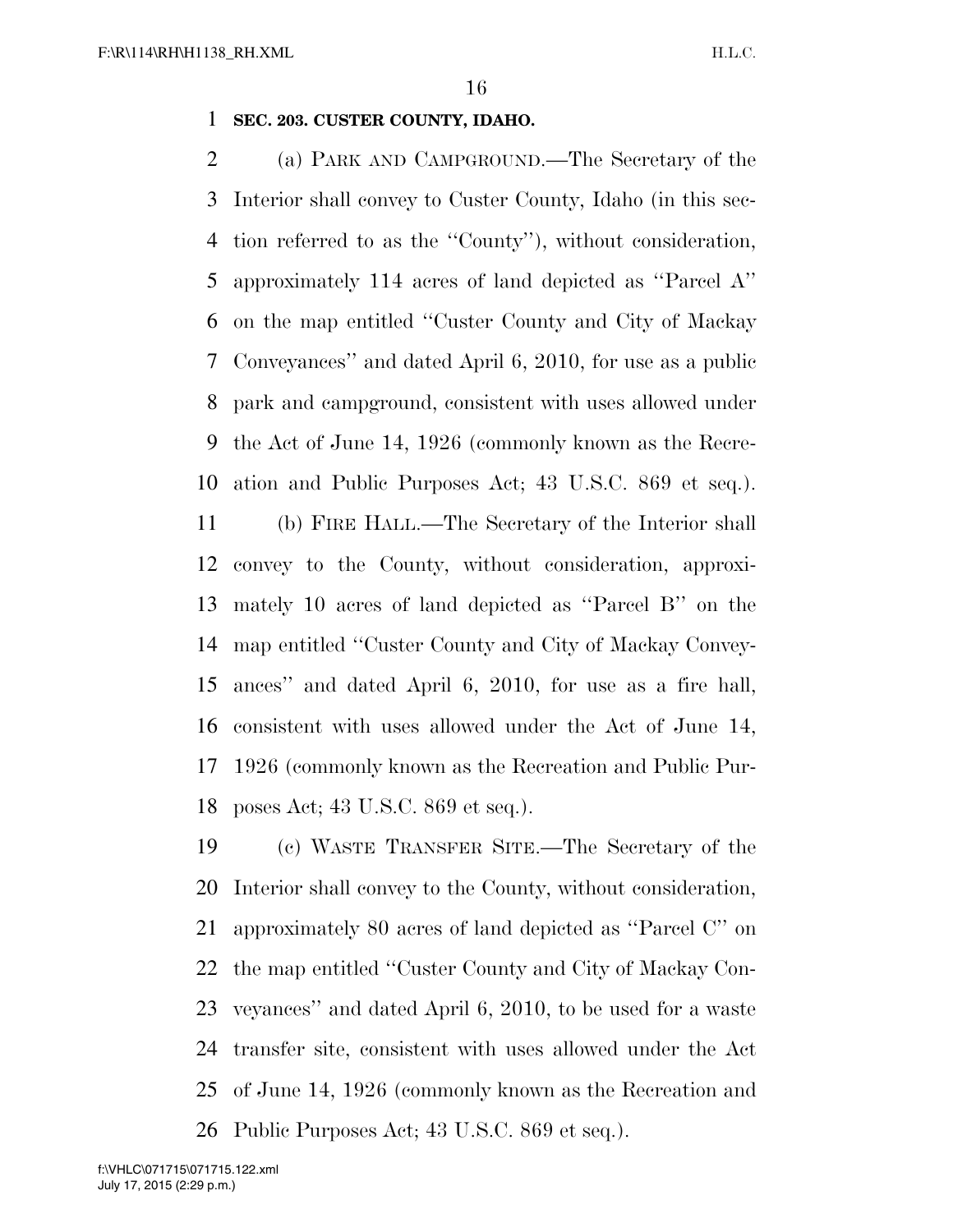(d) FOREST SERVICE ROAD.—

 (1) CONVEYANCE.—The Secretary of Agri- culture shall convey to the County, without consider- ation, the Forest Service road that passes through the parcel of National Forest System land to be con- veyed to the City of Stanley, Idaho, under section 206 from the junction of the road with Highway 75 to the junction with Valley Creek Road at the City of Stanley boundary.

 (2) RELOCATION.—The conveyance under para- graph (1) is subject to the condition that the County agree to relocate the portion of the road that passes through the section 206 conveyance parcel to the southeast along the boundary of the conveyance par-cel.

#### **SEC. 204. CITY OF CHALLIS, IDAHO.**

 The Secretary of the Interior shall convey to the City of Challis, Idaho, without consideration, approximately 460 acres of land within the area generally depicted as ''Parcel B'' on the map entitled ''Custer County and City of Challis Conveyances'' and dated February 2, 2010, to be used for public purposes consistent with uses allowed under the Act of June 14, 1926 (commonly known as the Recreation and Public Purposes Act; 43 U.S.C. 869 et seq.).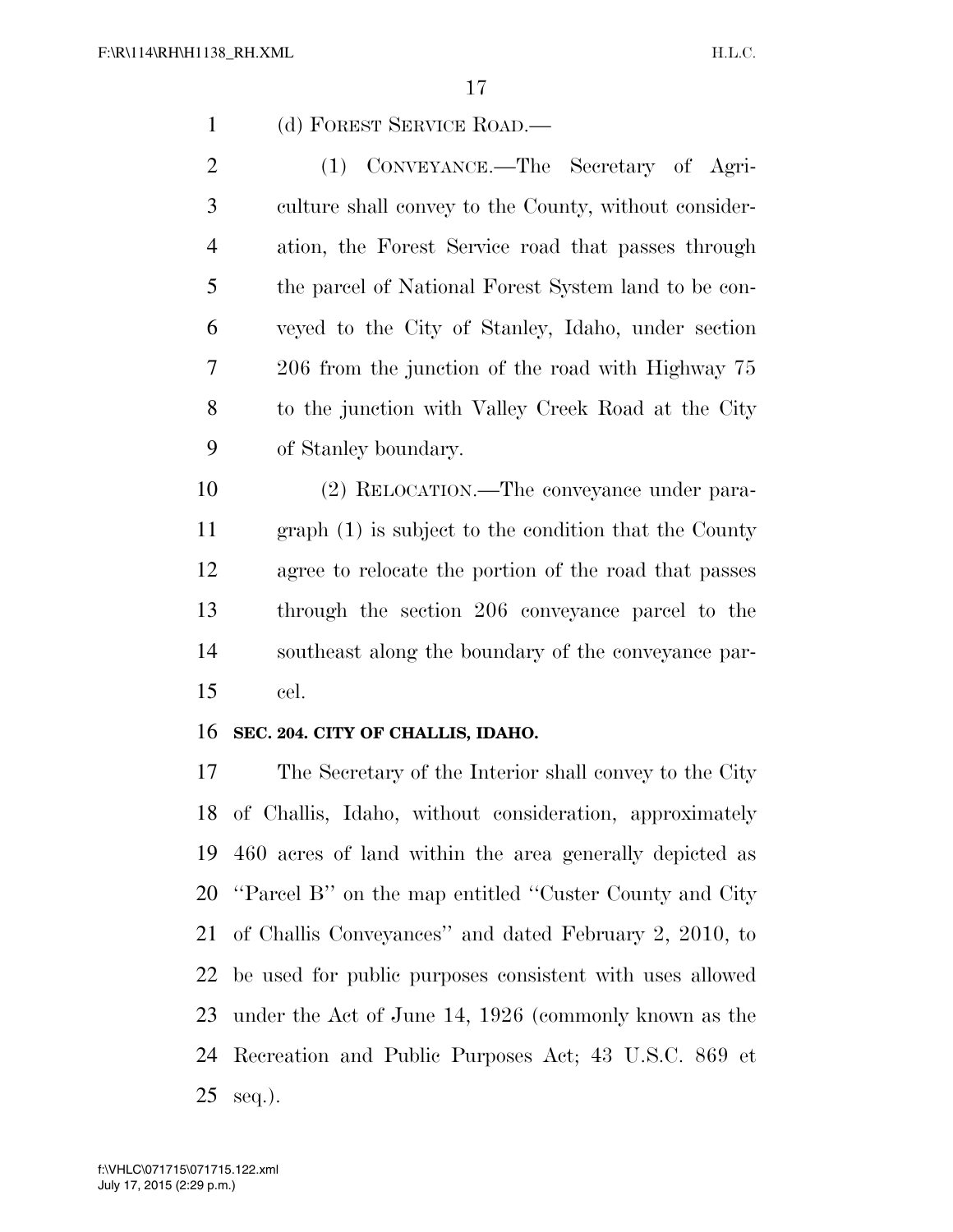#### **SEC. 205. CITY OF CLAYTON, IDAHO.**

 (a) CEMETERY.—The Secretary of the Interior shall convey to the City of Clayton, Idaho (in this section re- ferred to as the ''City''), without consideration, approxi- mately 23 acres of land depicted as ''Parcel A'' on the map entitled ''City of Clayton Conveyances'' and dated April 6, 2010, for use as a public cemetery.

 (b) PARK.—The Secretary of the Interior shall con- vey to the City, without consideration, approximately two acres of land depicted as ''Parcel B'' on the map entitled ''City of Clayton Conveyances'' and dated April 6, 2010, for use as a public park or other public purpose consistent with uses allowed under the Act of June 14, 1926 (com- monly known as the Recreation and Public Purposes Act; 43 U.S.C. 869 et seq.).

 (c) WATER TOWER.—The Secretary of the Interior shall convey to the City, without consideration, approxi- mately two acres of land depicted as ''Parcel C'' on the map entitled ''City of Clayton Conveyances'' and dated April 6, 2010, for location of a water tower, consistent with uses allowed under the Act of June 14, 1926 (com- monly known as the Recreation and Public Purposes Act; 43 U.S.C. 869 et seq.).

 (d) WASTEWATER TREATMENT FACILITY.—The Sec- retary of the Interior shall convey to the City, without con-sideration, approximately six acres of land depicted as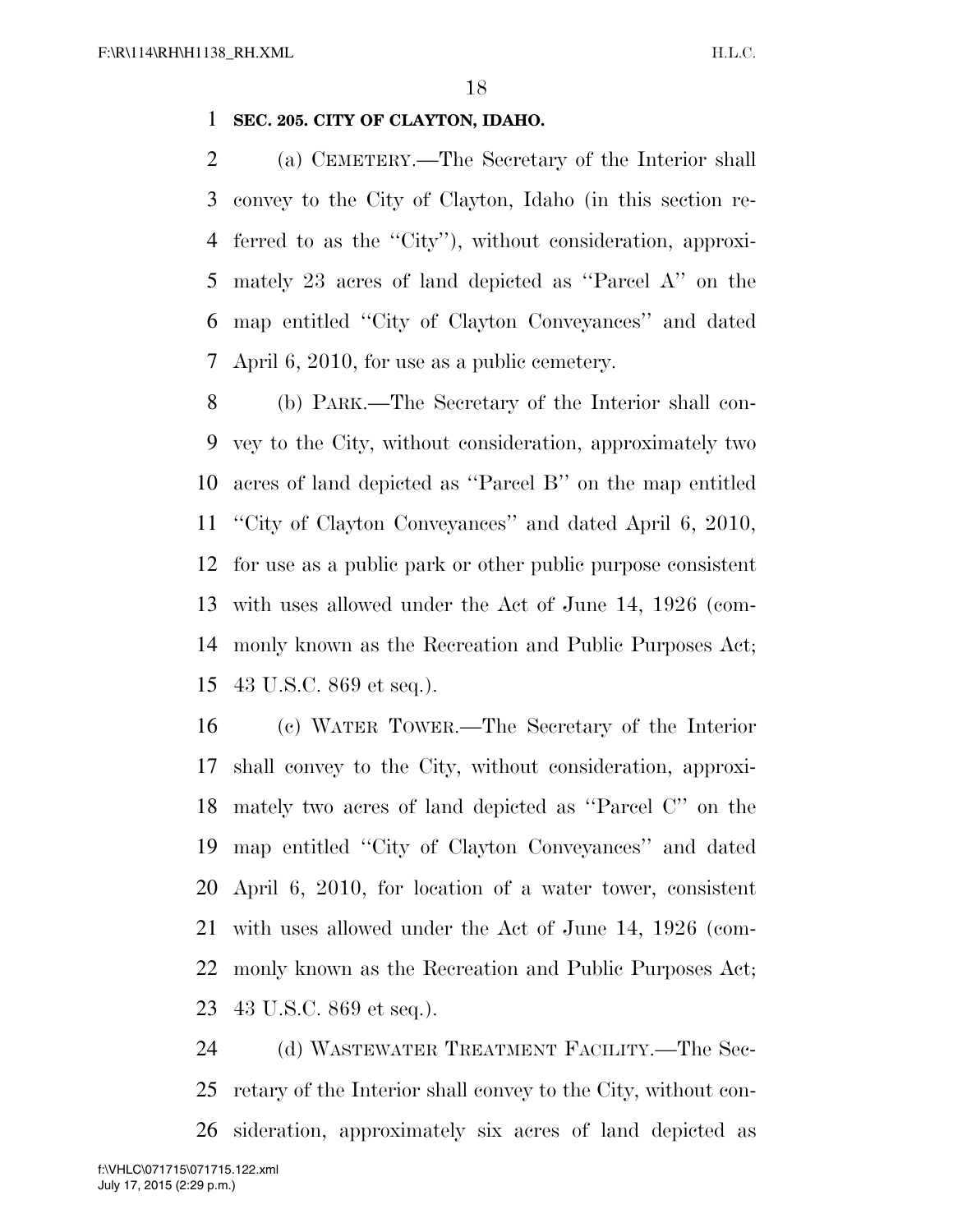''Parcel D'' on the map entitled ''City of Clayton Convey- ances'' and dated April 6, 2010 (including any necessary access right-of-way across the river), for use as a waste- water treatment facility, consistent with uses allowed under the Act of June 14, 1926 (commonly known as the Recreation and Public Purposes Act; 43 U.S.C. 869 et seq.).

 (e) FIRE HALL.—The Secretary of the Interior shall convey to the City, without consideration, approximately two acres of land depicted as ''Parcel E'' on the map enti- tled ''City of Clayton Conveyances'' and dated April 6, 2010, for use as a fire hall and related purposes, con- sistent with uses allowed under the Act of June 14, 1926 (commonly known as the Recreation and Public Purposes Act; 43 U.S.C. 869 et seq.).

#### **SEC. 206. CITY OF STANLEY, IDAHO.**

 (a) WORKFORCE HOUSING.—The Secretary of Agri- culture shall convey to the City of Stanley, Idaho (in this section referred to as the ''City''), without consideration, a parcel of National Forest System land within the Saw- tooth National Recreation Area, but outside the area man- aged by the Sawtooth Interpretative and Historical Asso- ciation under special use permit with the Secretary, that consists of approximately four acres as indicated on the map entitled ''Custer County and City of Stanley Convey-

July 17, 2015 (2:29 p.m.) f:\VHLC\071715\071715.122.xml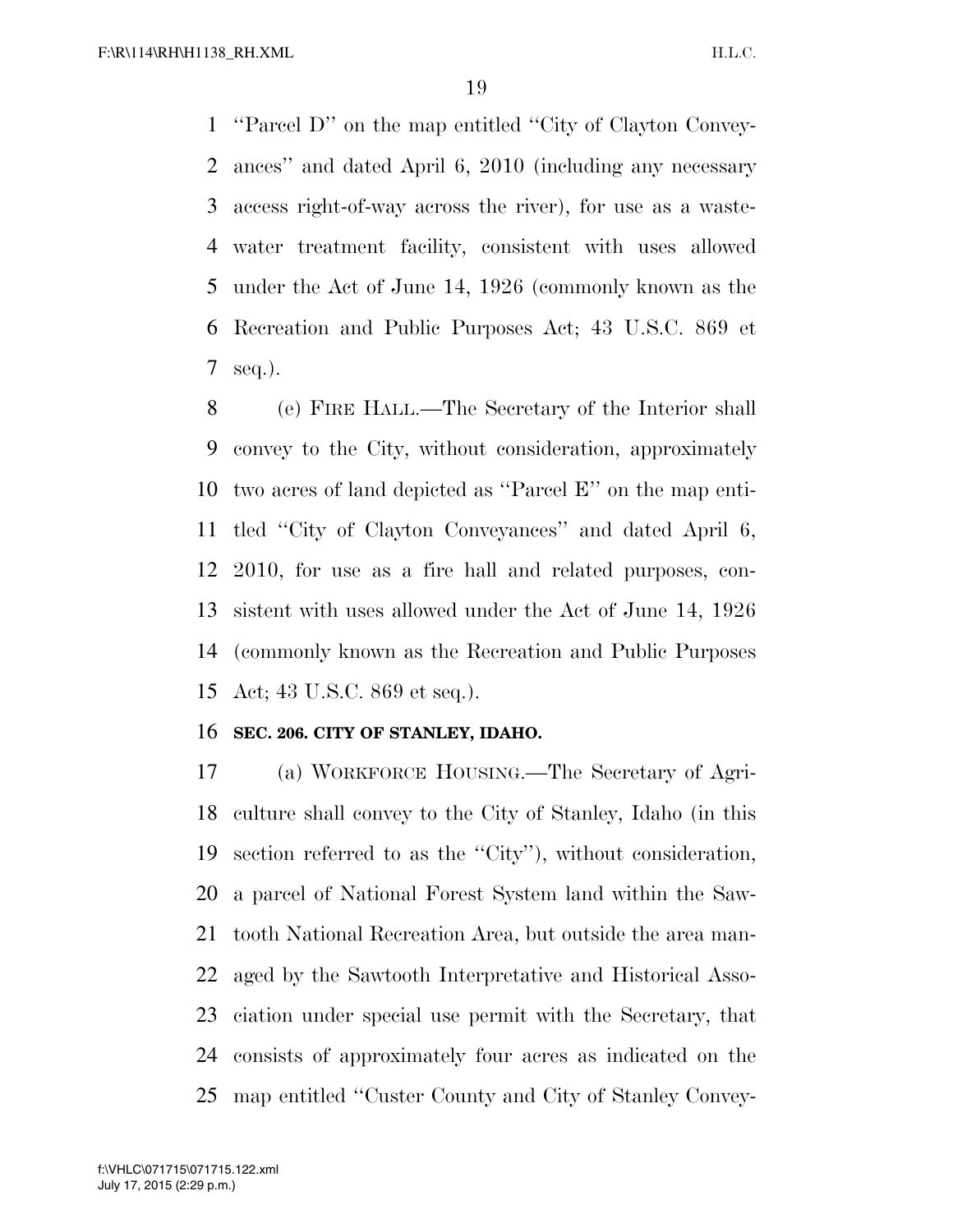ance Parcel-Proposed'' and dated February 24, 2015, for the purpose of permitting the City to develop the parcel to provide workforce housing for persons employed in the City or its environs.

 (b) NUMBER AND CONSTRUCTION OF HOUSING.— The City will construct up to 20 apartment units on the parcel conveyed under subsection (a). The actual design and configuration of the apartment units will be deter- mined by the City in consultation with the Secretary and other interested parties, except that units may not exceed two stories and must be located near or against the hillside to blend in with the terrain.

 (c) RECREATION AREA PRIVATE LAND USE REGULA- TIONS.—The private land use regulations of the Sawtooth National Recreation Area shall not apply to the parcel conveyed under subsection (a), including with regard to the number and type of apartments units to be con-structed on the parcel.

 (d) REMOVAL OF EXISTING STRUCTURE.—The Sec- retary shall be responsible for the removal of the barn lo- cated, as of the date of the enactment of this Act, on the parcel to be conveyed under subsection (a). The Secretary may remove the barn either before the conveyance of the parcel or at such later date as the City may request.